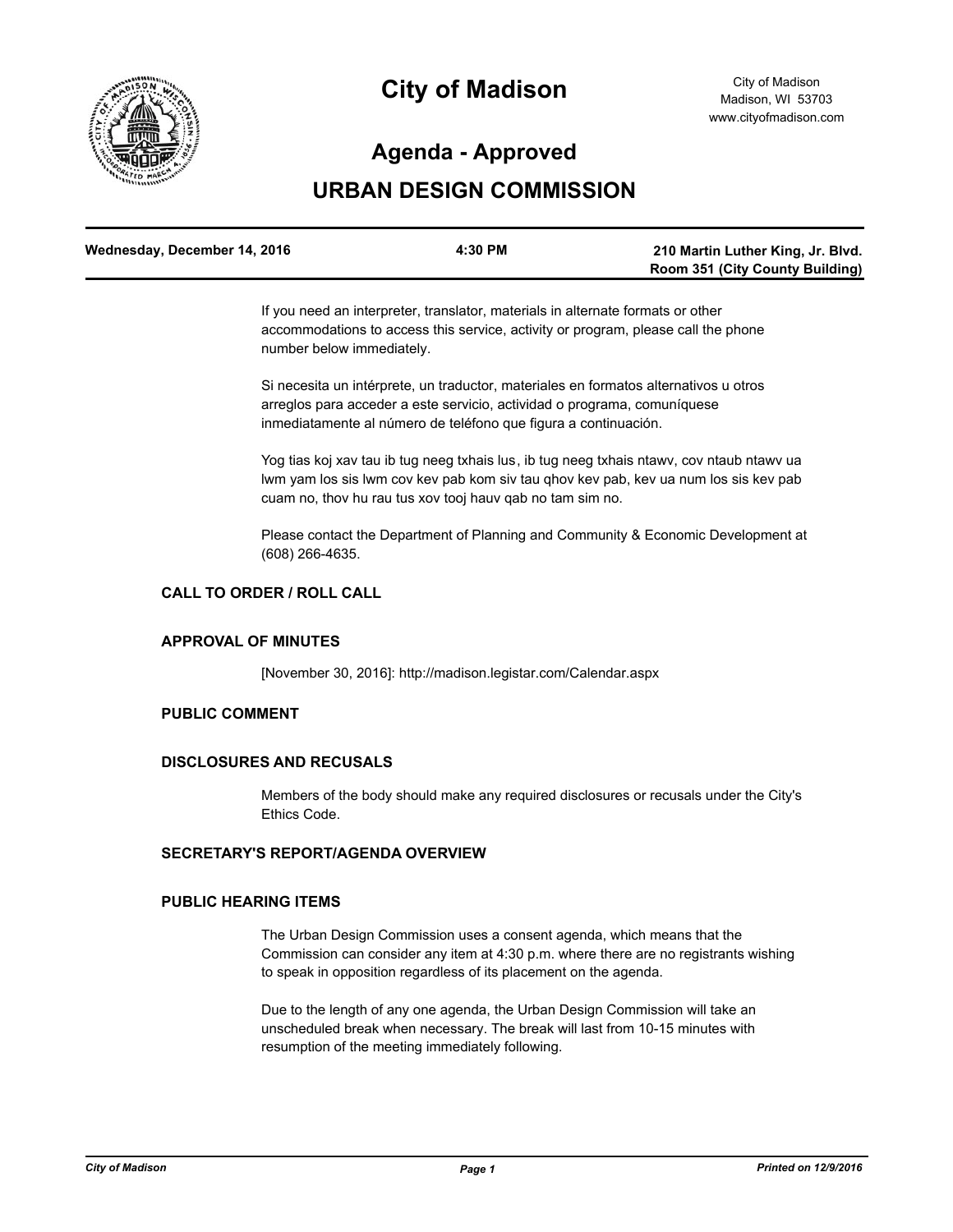| 1. | 44945 | 3325 East Washington Avenue - Exterior Remodel of "Cress Funeral Home" in UDD No.<br>5. 15th Ald. Dist.                        |
|----|-------|--------------------------------------------------------------------------------------------------------------------------------|
|    |       | Owner: Cress Funeral Service, Inc.<br>Applicant: Chris Griffiths, J. Stuart Todd, Inc.<br>Final Approval is Requested          |
| 2. | 17847 | 2702 Todd Drive - Amendment to the Approved Comprehensive Design Review of Signage<br>for United Brick & Tile, 14th Ald, Dist. |
|    |       | Owner: Margo Goodwin, JMG, LLC<br>Applicant: Mary Beth Growney Selene, Ryan Signs, Inc.<br>Final Approval is Requested         |
| 3. | 45294 | 1 North Webster Street - Comprehensive Design Review for "The AC Hotel Madison" in<br>UDD No. 4. 2nd Ald. Dist.                |
|    |       | Owner: Jeff Lenz, North Central Group<br>Applicant: Andy Inman, North Central Group<br>Final Approval is Requested             |
| 4. | 45295 | 660 West Washington Avenue - Comprehensive Design Review, Alteration to Building<br>Signage and Awnings. 8th Ald. Dist.        |
|    |       | Owner: The Alexander Company<br>Applicant: The Alexander Company<br>Final Approval is Requested                                |
|    |       |                                                                                                                                |

#### **PUBLIC PROJECT**

**5. [45401](http://madison.legistar.com/gateway.aspx?m=l&id=/matter.aspx?key=49510)** 1246 Vilas Park Drive - New Restroom and Concessions Building at the Henry Vilas Zoo. 13th Ald. Dist. Owner: Dane County Public Works Applicant: Dawn O'Kroley, Dorschner/Associates, Inc. Final Approval is Requested

#### **UNFINISHED BUSINESS**

**6. [41843](http://madison.legistar.com/gateway.aspx?m=l&id=/matter.aspx?key=46185)** 4824 Tradewinds Parkway - Clarification to Previously Approved Plans for the Expansion of the "Sleep Inn" to Include Extended Stay Hotel Rooms in UDD No. 1. 16th Ald. Dist. Owner: Kevin G. Wilson, Beltline Hotel Partners II, LLC Applicant: Knute Villand, Transcend Architects & Engineers, Inc. Final Approval is Requested **7. [43729](http://madison.legistar.com/gateway.aspx?m=l&id=/matter.aspx?key=47935)** 8102 Watts Road - 4-Story, 106 Guest Room "Tru Hotel (by Hilton)." 9th Ald. Dist.

Owner: Madison West Princeton Investors I, LLC c/o North Central Group Applicant: Josh Wilcox, Gary Brink & Associates, Inc. Final Approval is Requested